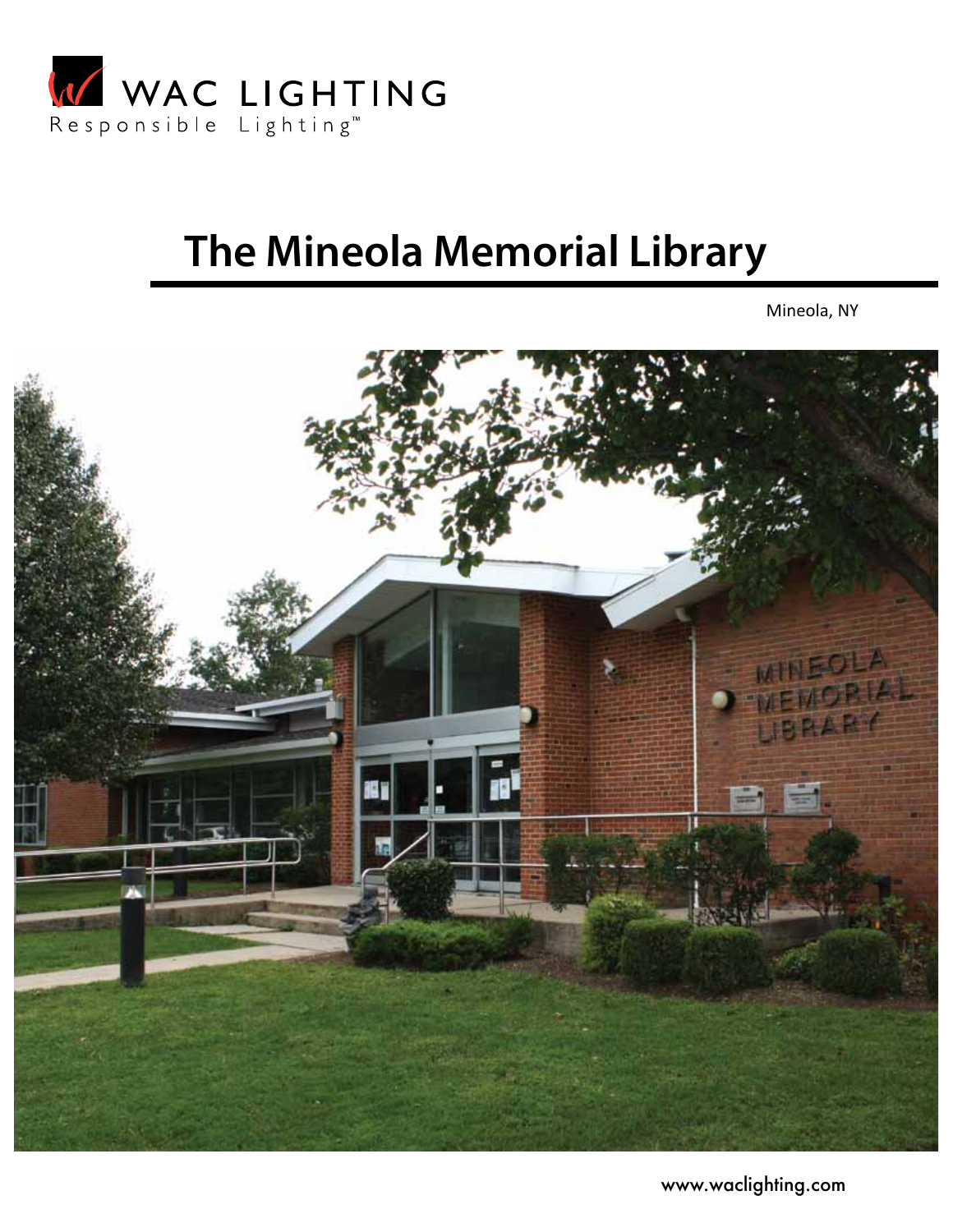## **WAC Sheds New Light on Mineola, NY Library Art Gallery with High Performance, Energy Star Luminaires**

Based in the heart of Long Island, New York, The Mineola Memorial Library selected WAC Lighting as a lighting partner for the display illumination of its new Art Gallery. The library required energy efficient, high performance luminaires that were certified by the New York State Energy Research and Development Authority (NYSERDA).

NYSERDA helps reduce energy consumption and conducts energy audits to ensure that the luminaires comply with its Energy Star standards. This compliance ensures that the manufacturer achieves the desired light levels, with a significant reduction in the total amount of power consumption.

After extensive research to meet NYSERDA's stringent Energy Star standards, WAC Lighting developed and manufactured a revolutionary new LED track luminaire to deliver a strong lumen output and a warm white color light similar to traditional incandescent fixtures. Utilizing the latest LED (light emitting diode) technology, the luminaire was engineered to use up to 85% less energy than standard incandescents. This innovative luminaire is highly efficient, producing upwards of 50 lumens per watt of power consumed, which is the first of its kind for WAC and well exceeds Energy Star requirements. LED fixtures do not emit harmful infrared and ultraviolet rays or heat that fade the colors of paintings and other artwork, which is a potential problem when using natural sunlight or conventional light sources such as fluorescent, halogen and incandescent fixtures.

"We listened to the library board members and understood the special challenges of effectively lighting artwork in a tight space", explained WAC Lighting President Shelley Wald. "We needed to create energy efficient luminaires that met NYSERDA's Energy Star standards and result was sustainable lighting that went over and above those requirements."

A total of 60 10-watt LED luminaires, accompanied with occupancy sensors, were delivered and installed in the library, and supported by the company's lighting design services, to ensure that optimal light levels and color rendering were achieved throughout the gallery. The Energy Star rated LED luminaires provide 50,000 hours of life (much longer than traditional incandescent fixtures which last only 750 hours), greatly reducing operating and maintenance costs. The occupancy sensors also save on energy because the lights do not switch on unless a person enters the area.

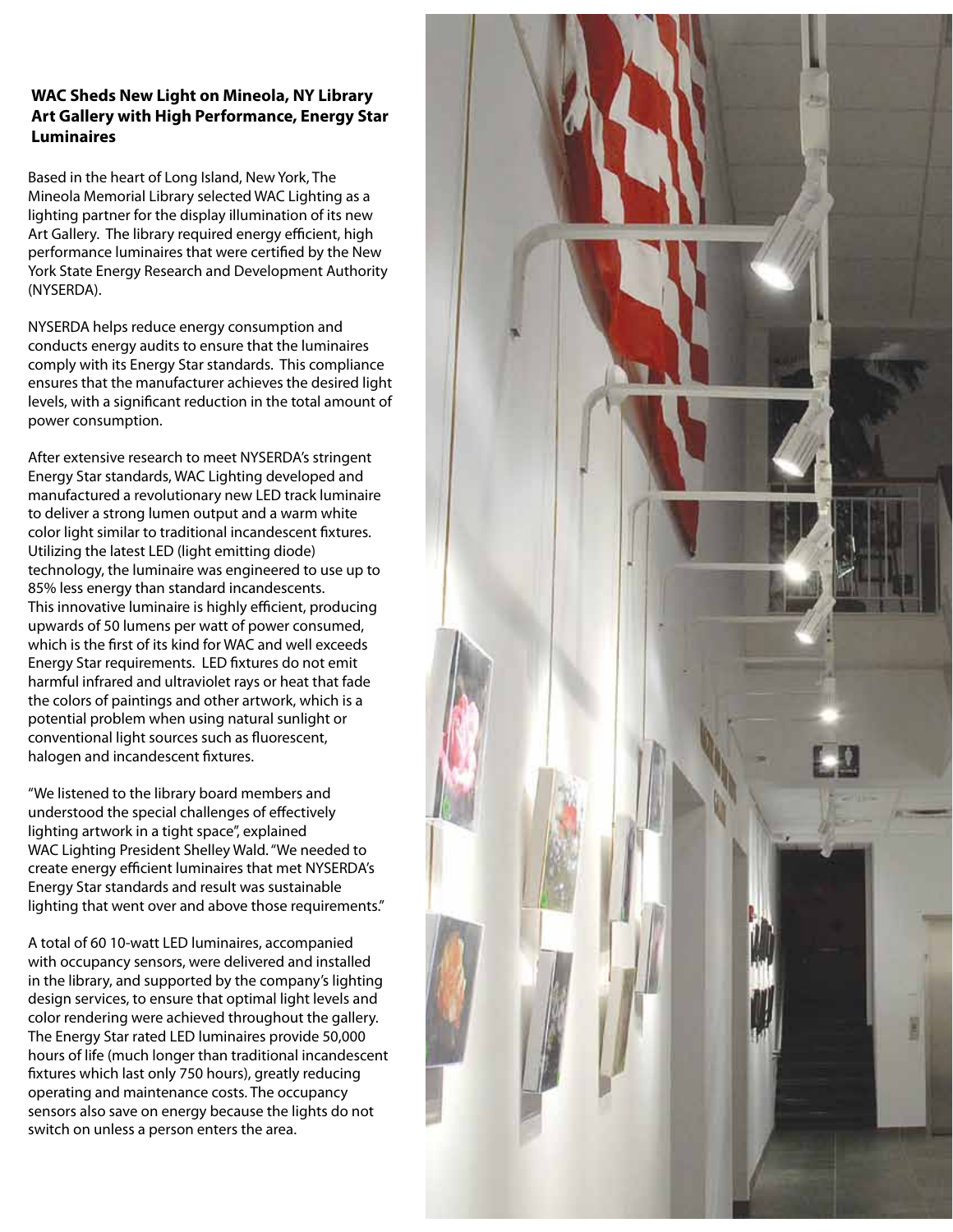WAC track luminaires were also used for illuminating the staircase and hallway to enable employees and visitors to pass through the building safely.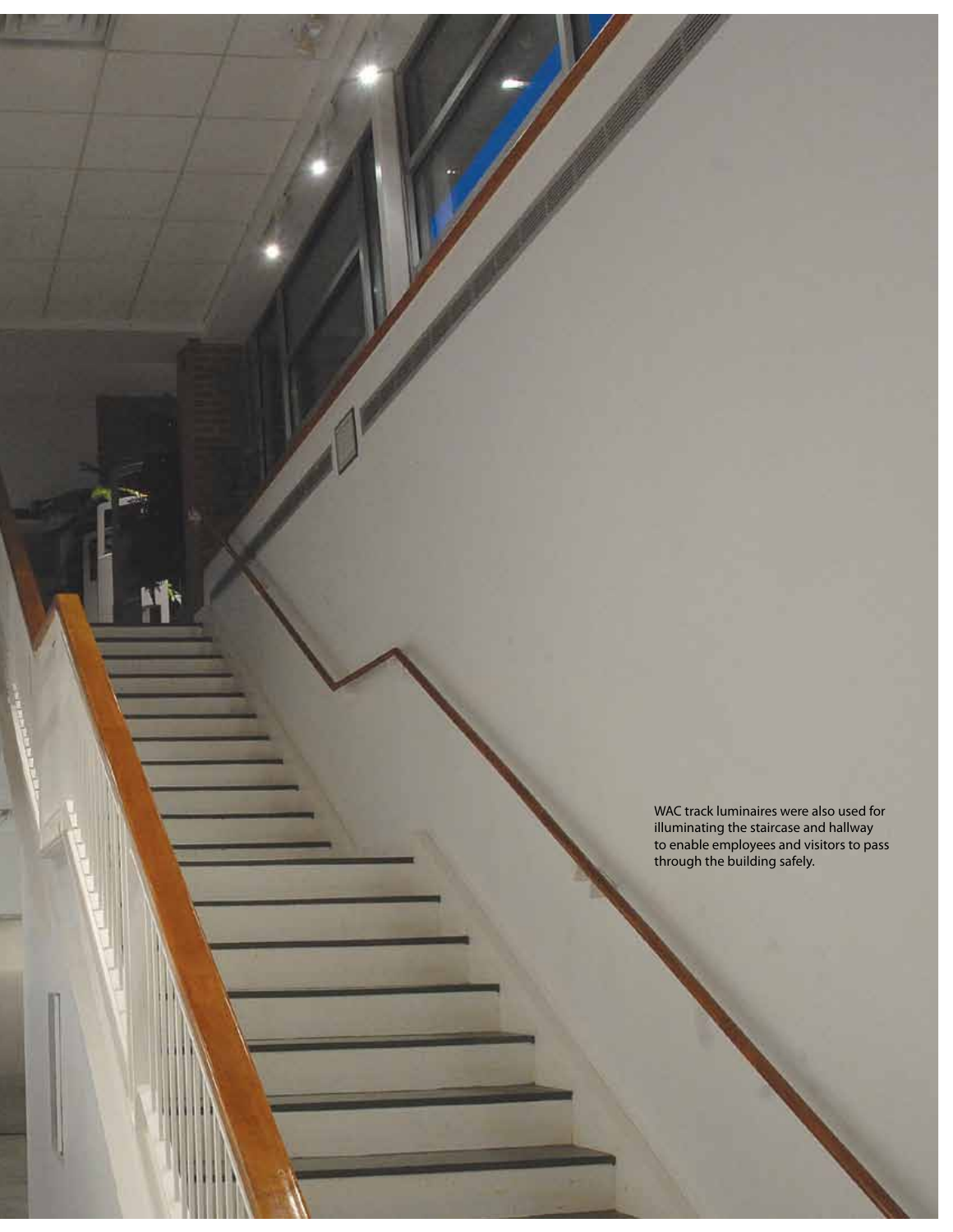The new LED luminaires are featured in WAC's VAMP Series of architectural lighting products and can be used on single- and two-circuit track systems. Each luminaire is crafted of die cast aluminum and engineered with an integrated LED engine and heat sink to cool the unit. Easily adjustable and lockable with a knob, the luminaire features a 350-degree horizontal rotation and 90-degree vertical tilt with continual indexing scales for aiming in virtually any direction to highlight paintings in various locations throughout the art gallery. Each luminaire features a spring-loaded button to secure the aiming adjustment on the horizontal and vertical axises.

The project presented stringent challenges such as lighting artwork from 20-foot high ceilings while positioning the fixtures at precise angles to effectively illuminate paintings on the walls. Short ceiling depths required the track luminaires to be spaced closely to the walls, and at sharp, precision beam angles. Providing optimal viewing conditions, the low-profile designs are aimed to focus the viewer's attention on the pictures and not on the fixtures, themselves.

After the installation, the library director and board members were extremely proud of the Gallery and the new lighting displays. Library members and visitors enjoy the visual comfort and illuminance that the fixtures provide so they can appreciate the local artwork on view.

"As president of the library board, I am very proud of the artwork display," said Terence Timlin, President of the Mineola Library Board of Trustees. "It really looks like an art gallery now. The lighting showcases the works of the artists beautifully.

 "The Mineola Library has been transformed into a gallery that local artists are proud to hang their works," Mr. Timlin continued. "I have gone to other libraries and I can tell you that the Mineola Public Library is ahead of the curve on this one. I think we are a model for sustainable lighting, that others will want to emulate." Keeping in step with the library's Green sustainability efforts, the luminaires were produced in WAC's clean, family owned manufacturing campus with zero landfill status, recycling capabilities and in-house UL approved labs. WAC is a global manufacturer and designer of track, recessed, monorail, under cabinet and decorative lighting.

The luminaires delivered superior performance, versatility, functionality and energy efficient technology, ensuring that the artwork was displayed at the finest light levels throughout the gallery. The lighting's cool operation protected the artwork from fading, while reducing the library's HVAC energy costs.





## Model: **JHT-LED212-WT**

- High efficiency track luminaire producing more than 50 lumens per watt. (3000K) - Integral LED engine to the fixture, no visible heat sink

#### Model: **J2-T8-WT**

- Each Circuit is rated at 20A and allows the control of two individual sets of fixtures
- Enables the use of two separately switched circuits on one section or run of track
- Saves on installation costs by eliminating the need for long searate feed runs

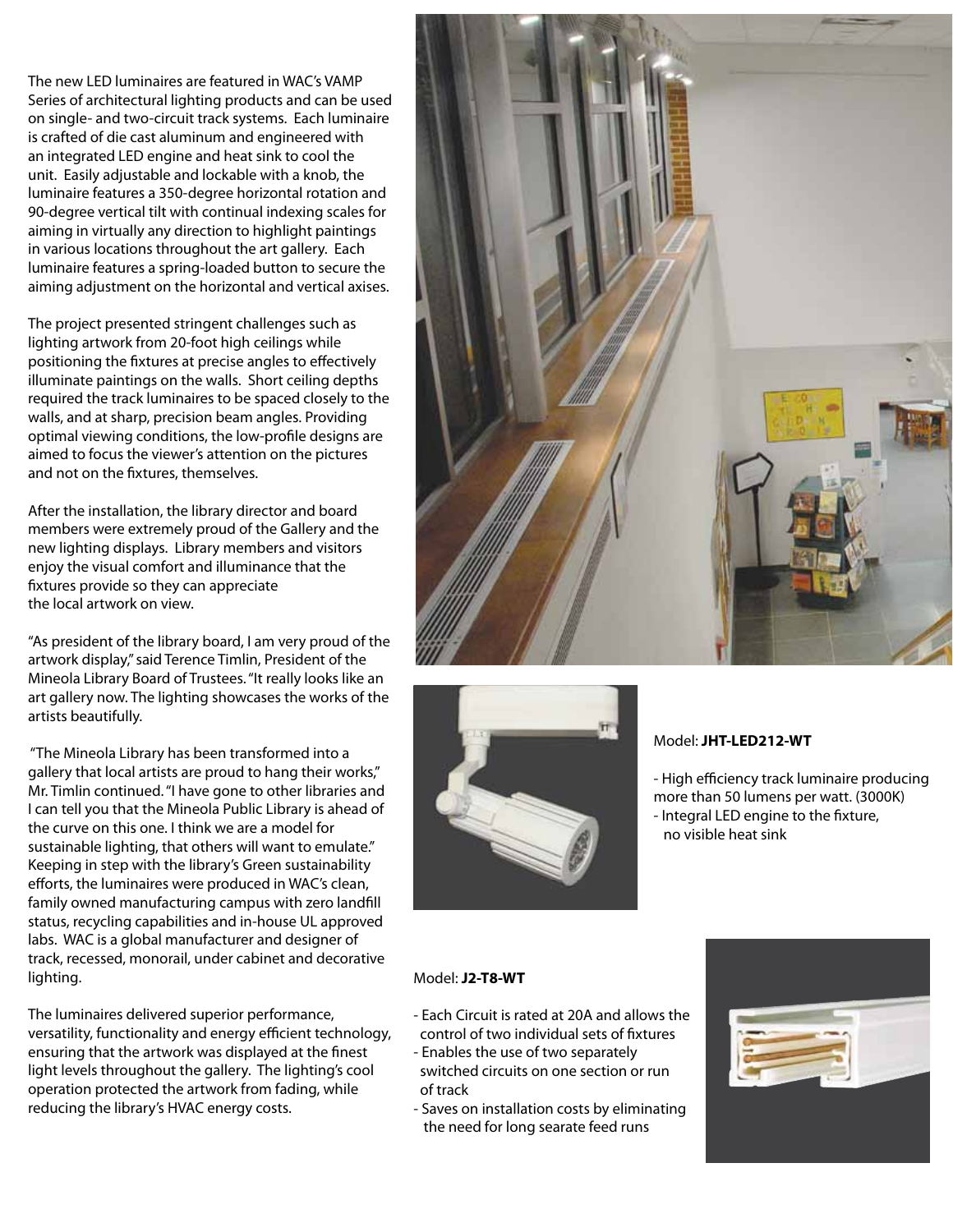